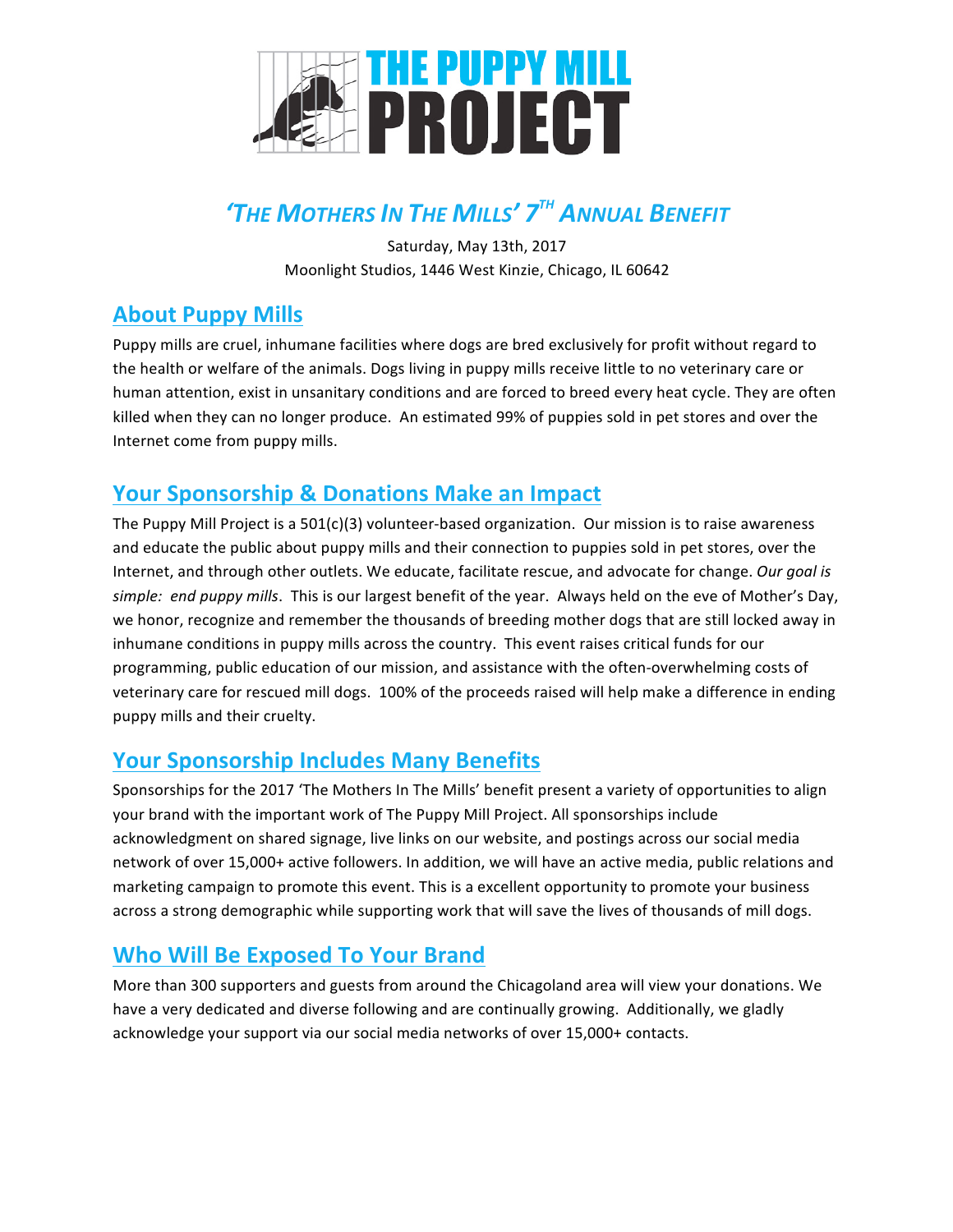

## **OUR INSPIRATION**

## *Millie's Mission*

My name is Millie. I spent 6-9 years of my life as a breeding dog in a puppy mill – no one even knows how long I was there or how many litters of puppies I've had.



I was rescued by my Mom, Cari Meyers, founder of The Puppy Mill Project, at the National Mill Dog Rescue in Colorado. And just in time, as I had a life-threatening infection from years of neglect and cruelty in a Kansas puppy mill.

I now love my home in Chicago and although I'm making great progress, I'm still learning how to become a dog. Everything is so new; I'm learning to trust people... and even discovering how to play!

#### *A Note from our founder, Cari Meyers:*

Puppy mill mothers and fathers are just like all of our dogs, only they have never received shelter, a warm bed, nutritious food, proper medical care, love, toys and safety.

These dogs deserve the chance to be part of a family and simply be a dog. They inspire us daily to continue our work.

The Puppy Mill Project is dedicated to ending puppy mills.

With Gratitude.

Jari AzyErs

Cari Meyers - Founder and President

**www.thepuppymillproject.org**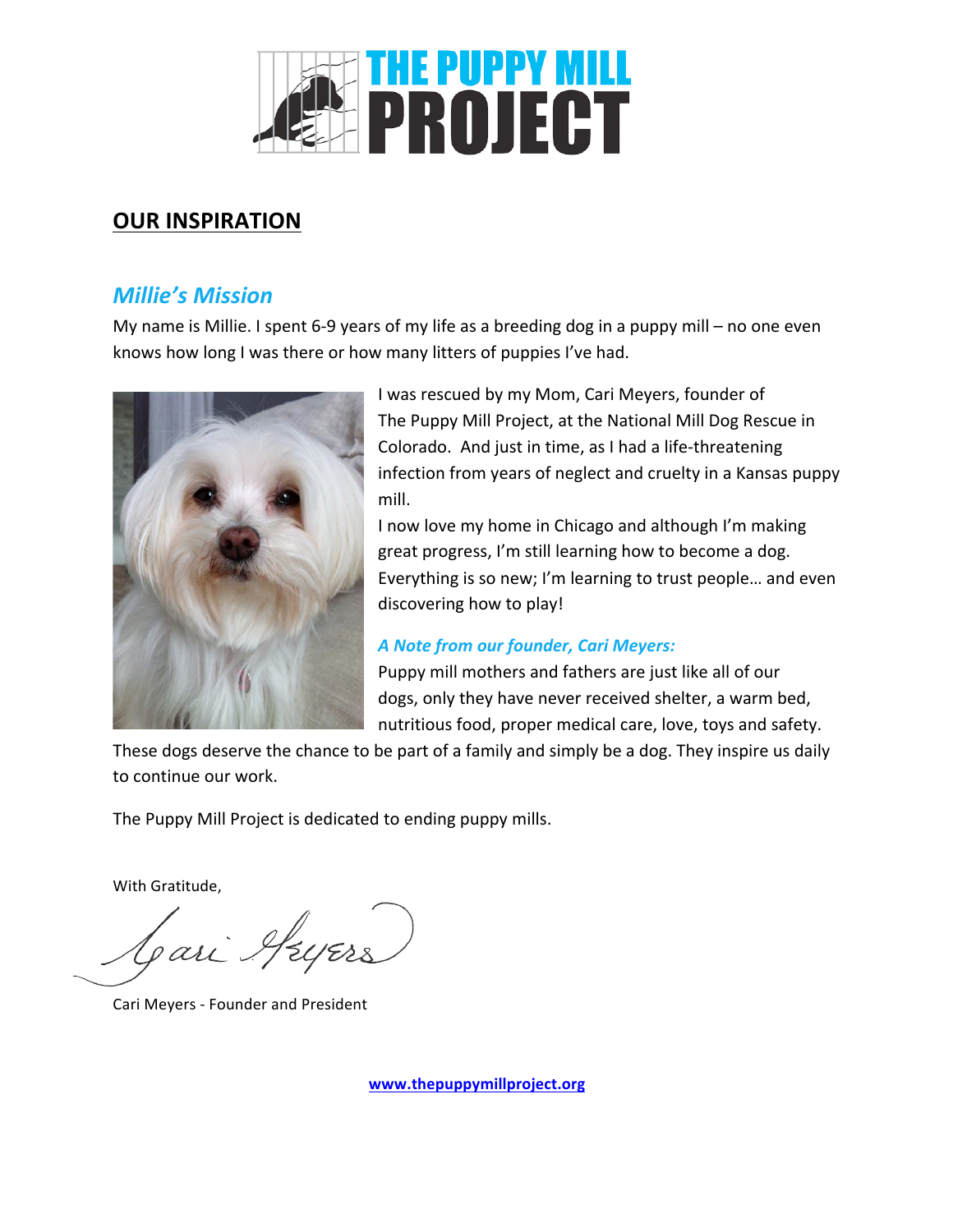

# *'THE MOTHERS IN THE MILLS' 7TH ANNUAL BENEFIT - MAY 13, 2017*

## **SPONSORSHIP LEVELS**

### *PACK LEADERS ~ Premier Sponsorship Level for \$5,000 (2 packages available)\**

- Dedicated email announcing your participation in the event
- Company/organization name and logo on 'Step & Repeat' backdrop for photo opportunities as guests enter and throughout evening
- Prominent appearance of company/organization brand/logo on media outlets and social media platforms and on all printed and digital invitation & promotional materials
- Company/organization link and recognition on The Puppy Mill Project's website
- Exclusive recognition of your company/organization on signage prominently placed at event, including on event table tents.
- Reserved seating for 10 total guests (10 individual Complimentary event tickets)

### *TOP DOGS ~ Sponsorship Level for \$2,500 (5 packages available)\**

- Prominent placement of company/organization name and logo on all promotional materials distributed to our vast email and social media networks
- Company/organization link and recognition on The Puppy Mill Project's website
- Company/organization name and logo included in all media releases and on social media platforms when publicizing the event, including the event invitation
- Recognition of your company/organization on signage prominently placed at event, including on event table tents.
- Reserved seating for 8 total guests (8 individual Complimentary event tickets)

### **PREMIER PUPS** ~ Sponsorship Level for \$1,000 (10 packages available)\*

- Inclusion of company/organization name and logo on promotional materials distributed via email and social media, as well as on the event invitation
- Company/organization link and recognition on The Puppy Mill Project's website
- Reserved seating for 4 total guests (4 individual Complimentary event tickets)

#### *FURRY FRIENDS ~ Sponsorship Level for \$500\**

- Company/organization link and recognition on The Puppy Mill Project's website
- 2 individual Complimentary event tickets

*\*PLEASE NOTE: We must receive your sponsorship commitment by February 28, 2017 to provide the benefits listed above. For more information, questions, or to reserve a sponsorship, please contact/email us at Events@ThePuppyMillProject.org. THANK YOU!*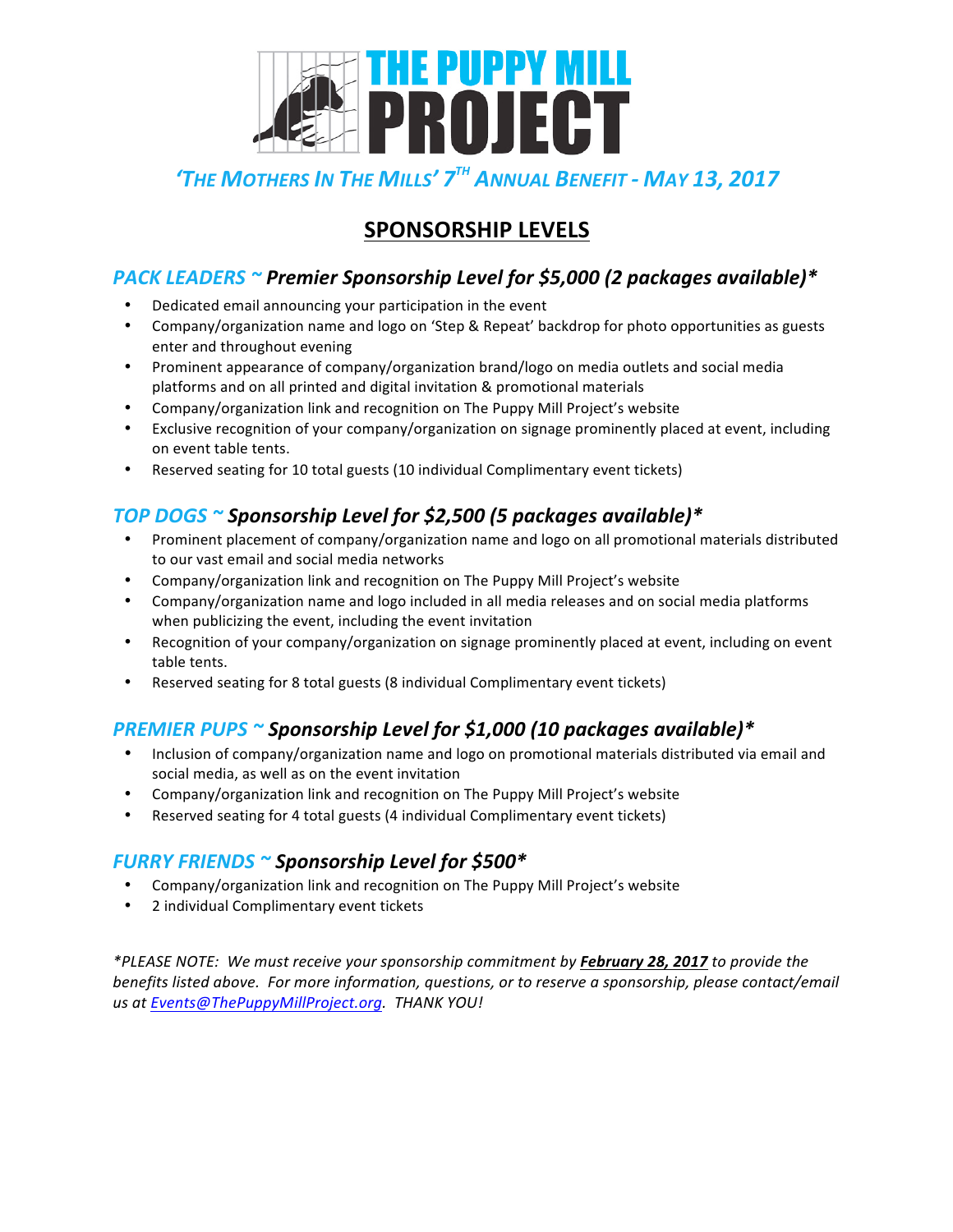

# *'THE MOTHERS IN THE MILLS' 7TH ANNUAL BENEFIT - MAY 13, 2017*

| Please select a Level of Sponsorship:                                                  |  |                                                                                             |
|----------------------------------------------------------------------------------------|--|---------------------------------------------------------------------------------------------|
| Pack Leader @ \$5,000                                                                  |  |                                                                                             |
| $\frac{1}{2}$ Top Dog @ \$2,500                                                        |  |                                                                                             |
| <b>Premier Pup @ \$1,000</b>                                                           |  |                                                                                             |
| <b>Example 24 Furry Friend @ \$500</b>                                                 |  |                                                                                             |
| _________Other Amount \$_______________                                                |  |                                                                                             |
| Total: \$__________________________                                                    |  |                                                                                             |
| <b>Method of Payment:</b>                                                              |  |                                                                                             |
|                                                                                        |  | ___ Credit Card (Mastercard/Visa/American Express) Name on Card: _____________________      |
|                                                                                        |  |                                                                                             |
| OR _____ Check Enclosed (Made Payable to 'The Puppy Mill Project')                     |  |                                                                                             |
| Please print, as you would like your information to be listed:<br><b>Contact Name:</b> |  |                                                                                             |
| <b>Business Name:</b>                                                                  |  |                                                                                             |
| Address:                                                                               |  |                                                                                             |
|                                                                                        |  |                                                                                             |
| Phone & Fax:                                                                           |  |                                                                                             |
| E-mail:                                                                                |  |                                                                                             |
| Website:                                                                               |  |                                                                                             |
|                                                                                        |  | Please return this completed form by February 28, 2017 to events@thepuppymillproject.org or |

The Puppy Mill Project, 1341 W. Fullerton, Suite 353, Chicago, IL 60614. Thank You!

**www.thepuppymillproject.org**